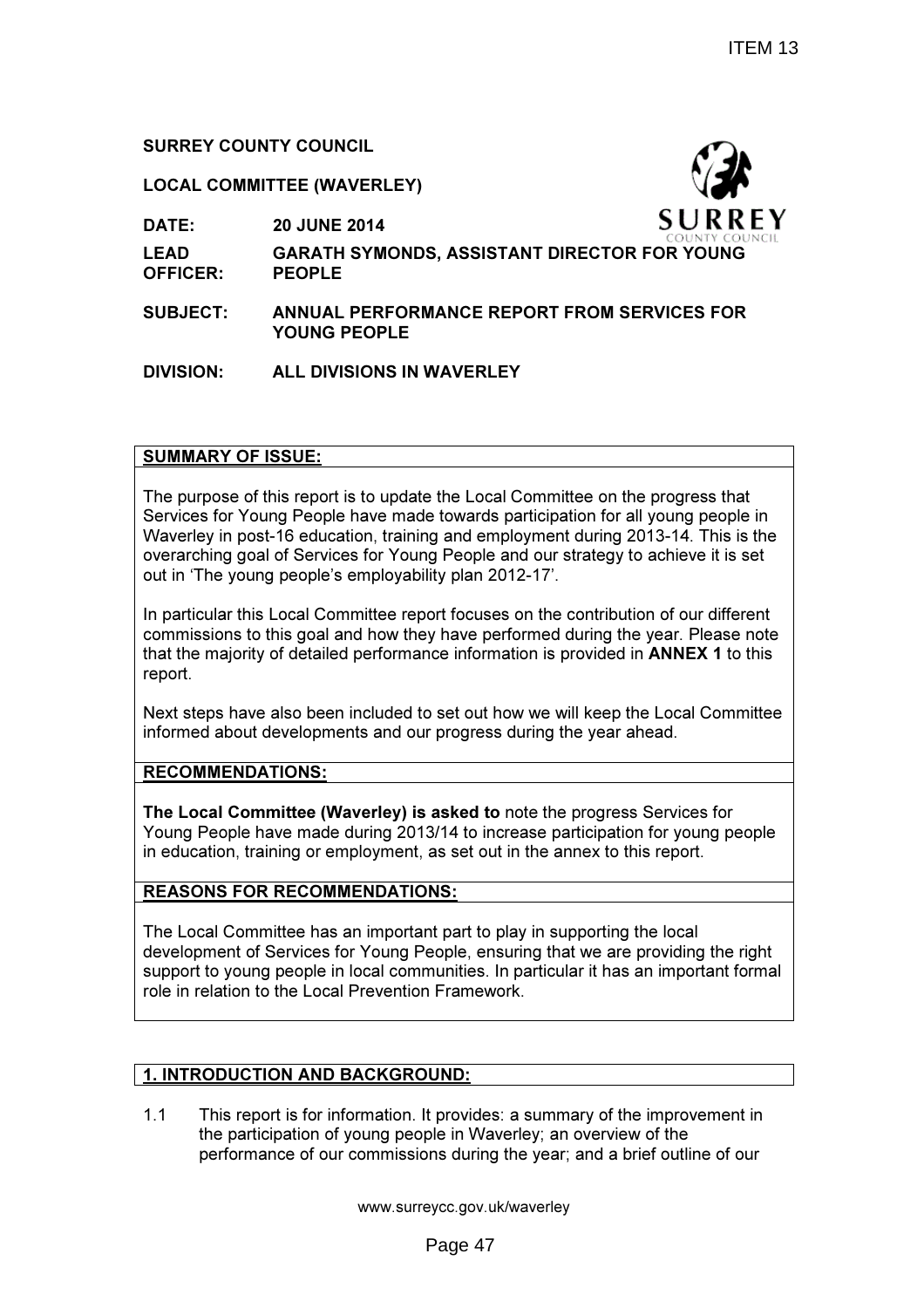plans for keeping the Local Committee informed of our progress during 2014/15.

# 2. ANALYSIS:

- 2.1 In March 2014 only 37 young people were NEET compared to 60 in March 2013, a reduction of nearly 40%.
- 2.2 98.0% of young people were participating in education, training, employment or re-engagement at the end of March 2014, compared to 96.7% in March 2013.
- 2.3 9 first-time entrants to the youth justice system in 2013/14, the same as 2012/13 and fewer than 15 in 2011/12
- 2.4 A more detailed analysis of performance is provided in ANNEX 1: Services for Young People in Waverley Performance Summary 2013/14.

### 3. OPTIONS:

.

3.1 There are no options in relation to this 'for information' report.

## 4. CONSULTATIONS:

4.1 During 2013-14 there has been wide ranging consultation with young people, staff, and partner agencies. In particular we have carried out an internal evaluation of our commissions and focussed on engaging young people in our planning for re-commissioning of services for young people in 2015 (see Item 12 on this agenda). Alongside this, the Youth Engagement Contract has secured feedback from more than 1,000 young people across Surrey in relation to different aspects of our services, the information we provide and local issues.

Members have been consulted through the Local Committee Youth Task Group, Youth Steering Groups at some of our Youth Centres and as part of the internal evaluation of our commissions. We have also been involving Members in a recently commissioned external evaluation of Services for Young People, which will report its findings in July 2014.

The feedback from these different consultations has directly contributed to the development of our services during the year.

# 5. FINANCIAL AND VALUE FOR MONEY IMPLICATIONS:

5.1 The budget allocated to each of the commissions in Services for Young People is provided in the Annex.

### 6. EQUALITIES AND DIVERSITY IMPLICATIONS:

6.1 Through local commissioning and needs analysis we focus our resources on identifying and supporting those young people who are most at risk of experiencing negative outcomes in the future. This group includes young people from a wide range of backgrounds and its make up often varies between different parts of the county.

www.surreycc.gov.uk/waverley

Page 48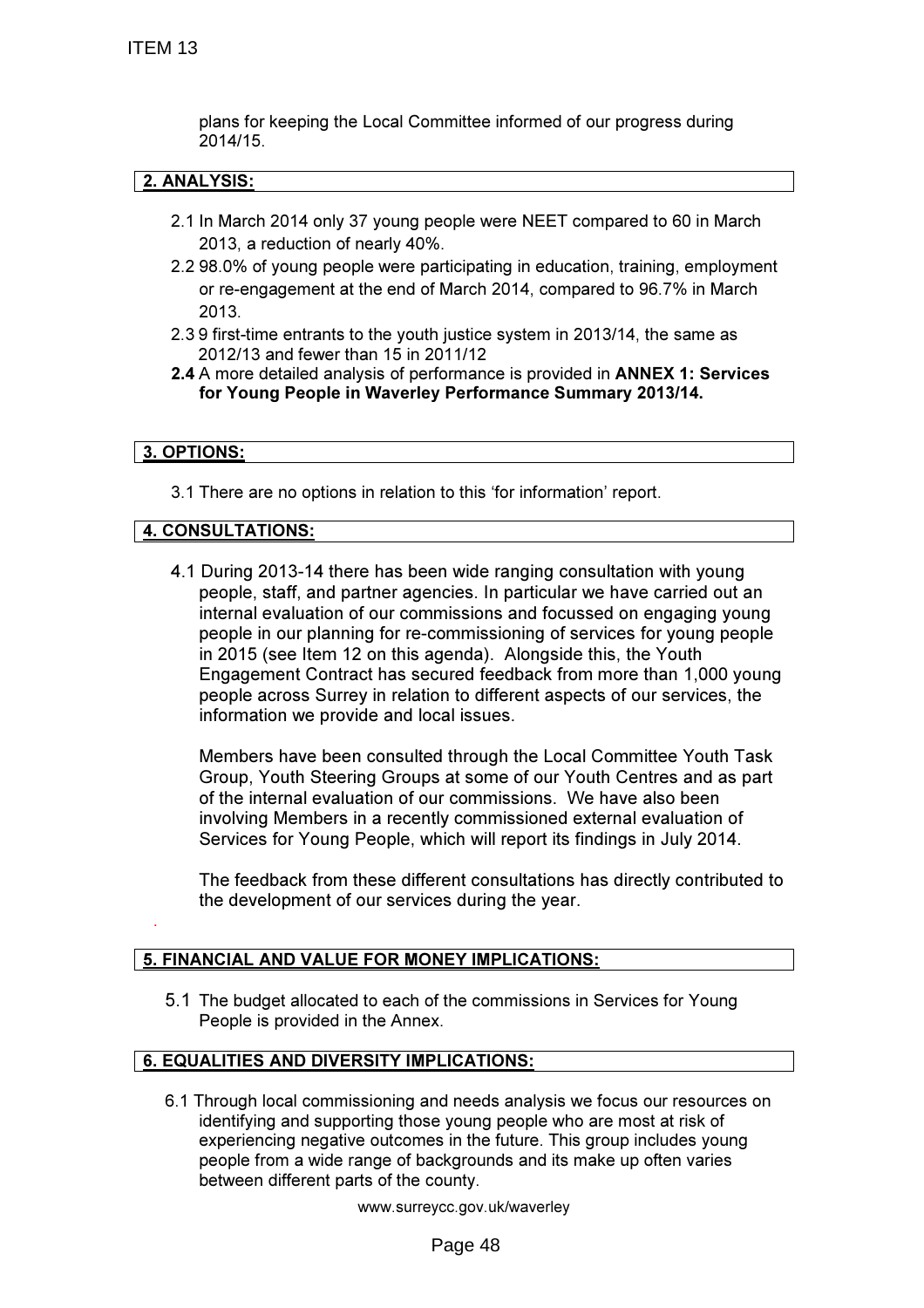# 7. LOCALISM:

7.1 Although this report is for information and, as such, there is no decision, it is intended to provide the Local Committee with the information it needs to provide effective local scrutiny of Services for Young People.

# 8. OTHER IMPLICATIONS:

| Area assessed:                            | Direct Implications: |
|-------------------------------------------|----------------------|
| <b>Crime and Disorder</b>                 | Set out below        |
| <b>Sustainability (including Climate)</b> | Set out below        |
| <b>Change and Carbon Emissions)</b>       |                      |
| <b>Corporate Parenting/Looked After</b>   | Set out below        |
| Children                                  |                      |
| Safeguarding responsibilities for         | Set out below        |
| vulnerable children and adults            |                      |
| <b>Public Health</b>                      | Set out below        |
|                                           |                      |

## 8.1 Crime and Disorder implications

The Youth Support Service provides support to young people who have offended and those who are at risk of offending. Other commissions within Services for Young People also play an early help role in reducing offending behaviour amongst young people, in particular the Local Prevention Framework and Centre Based Youth Work.

# 8.2 Sustainability implications

Delivering services for young people locally reduces reliance on transport and minimises carbon emissions as a result.

# 8.3 Corporate Parenting/Looked After Children implications

Young people who are looked after are a key target group for Services for Young People

### 8.4 Safeguarding responsibilities for vulnerable children and adults implications

Services for Young People plays a key role in safeguarding vulnerable children and young people in Surrey.

# 8.5 Public Health implications

Services for Young People deliver a number of services that improve the health of young people in Surrey, in particular providing them with information so that they make informed choices about healthy lifestyles, including sexual health.